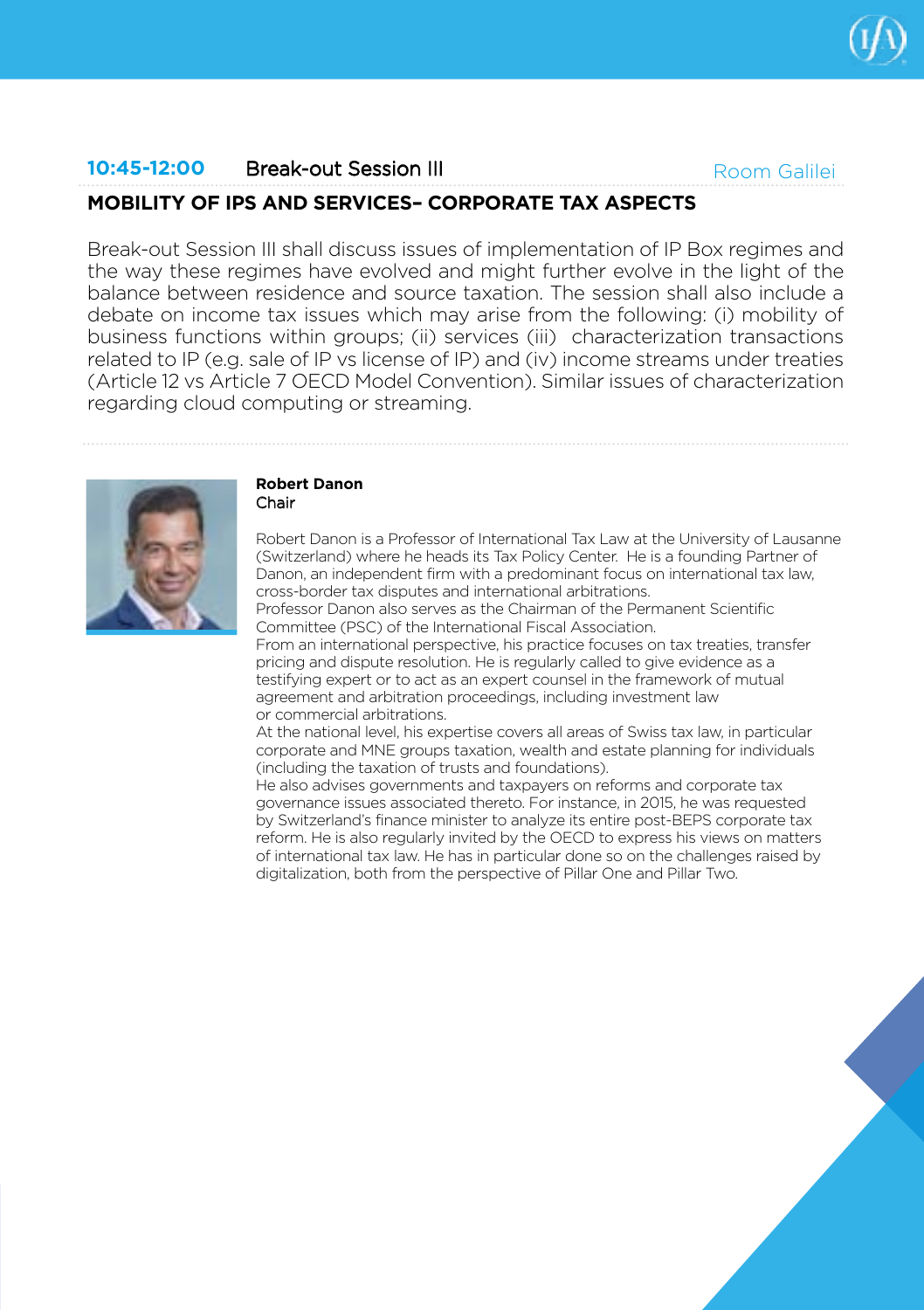

#### **Jean-Louis Geyr**  Speaker

Jean-Louis Geyr is Senior Vice President, Head of Group Tax, for Nestlé, reporting to the Group CFO, who is a member of the Executive Board of Nestlé SA. He has 35 years of international experience, as he has lived and worked in 5 different regions (Western Europe, Central & Eastern Europe, Asia, USA and partially Brazil), mainly in Tax and in Finance.

After a traineeship in a bank in London, he started his career in 1986 with PriceWaterhouse as an international tax consultant in Brussels and in New York at the International Tax Services (ITS). He then joined Procter & Gamble in 1991 for 17 years, where he had several roles in Tax and in Finance, in Western Europe, Central & Eastern Europe, Central Asia (as CFO), Greater China,

in the USA and finally in Switzerland.

From 2008 till 2012, he worked for Vale, a Brazilian mining group, as Group Tax Officer, located in their Swiss office Switzerland, and partially in their Headquarters in Rio de Janeiro, Brazil, providing tax leadership in major acquisitions, mining projects, and business expansion across the world.

He joined Nestlé in October 2012, based in their worldwide headquarters in Vevey, Switzerland.

He has a law degree, as well as two post-university masters in Tax and in Financial Management. He is an alumni of IMD, Lausanne. He is of Belgian and Swiss nationality, married and has 3 boys.



## **Elizabeth Gil Garcia** Speaker

Elizabeth Gil García is a Tax Lecturer (tenure track) at the University of Alicante (Spain). She finished her PhD under the supervision of Prof. Amparo Navarro, at the University of Alicante in 2016, with the additional title of International Doctor and being awarded with the Doctoral Extraordinary Prize. In her research, she focuses on the taxation of R&D&I, environmental taxation, international taxation and EU tax law, having published the research results in prestigious national and international books and journals. Worth noting is her book "The IP Box Regime. A Study from an International and European Perspective" (Thomson Reuters-Aranzadi, 2021) and her article "The Single Tax Principle: Fiction or Reality in a Non-Comprehensive International Tax Regime?" (WTJ, 2019), which was awarded with an honourable mention in the IFA President YIN Scientific Award (2020).

She is an active IFA member, having been appointed as Spanish IFA-YIN Representative (since 2015) and a member of the IFA-YIN Committee (2016-2020). She is also a member of the IFA WIN Spanish Committee (since 2020), chaired by Prof. Marta Villar.